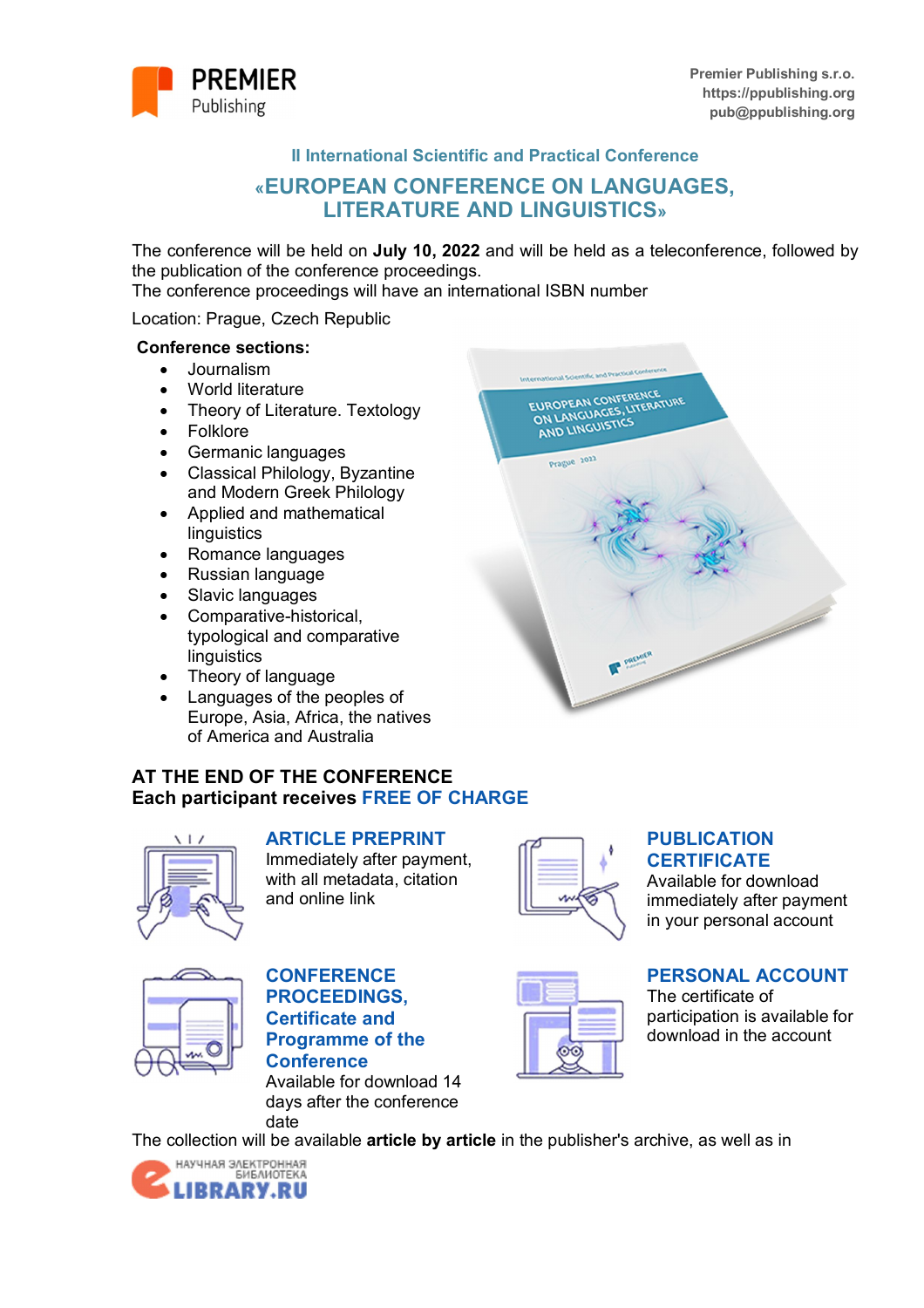## **HOW TO ATTEND THE CONFERENCE**

1. Fill in the application form on the website or send the article and the author's details to **pub@ppublishing.org**

2. After passing the review process, you will receive a message by mail within 3-5 days with a full calculation of the cost and all possible payment methods.

3. Pay for the processing of your article and its publication to the details given. **Important! The cost of publication and payment will be calculated only after the Organising Committee has received the article.**

# **CONFERENCE TARGET DATES**

| Informing the author of the acceptance of an<br>article for publication         | Within 3 days of receipt of articles    |  |
|---------------------------------------------------------------------------------|-----------------------------------------|--|
| Acceptance of payment                                                           | Within 3 days of receipt of payment     |  |
| Preprint of the article on the website                                          | Immediately after payment               |  |
| Receipt of publication certificate                                              | Immediately after payment               |  |
| Receipt of the Certificate and the Conference<br>Proceedings in electronic form | 14 days from the date of the conference |  |
| Placement on Elibrary                                                           | 14 days from the date of the conference |  |

## **RATES FOR ARTICLE PUBLICATION AND DELIVERY SERVICES**

| <b>Service</b>                                                | <b>Price</b>                               |  |
|---------------------------------------------------------------|--------------------------------------------|--|
| Fee, publication of 2 to 7 pages                              | 15€                                        |  |
| Publication of 1 page of text if space is<br>exceeded         | $3 \in$                                    |  |
| Figures (photos, diagrams), formulas or tables<br>in the text | + 20% of the final cost of the publication |  |
| <b>DOI</b>                                                    | 5€                                         |  |
| Contribution for co-author (if any)                           | <b>None</b>                                |  |
| Obtaining an electronic copy of the conference<br>proceedings | Free of charge                             |  |
| Certificate of electronic publication                         | Free of charge                             |  |
| Certificate of participation in electronic form               | Free of charge                             |  |

### **PAYMENT METHODS:**

More than 10 payment options are available to authors for publishing by online wallets, payment aggregators or online bank cards.

**APPLICATION FORM (Copy to separate file and fill in)**

| Full name of the author |                                                                                                                                                |
|-------------------------|------------------------------------------------------------------------------------------------------------------------------------------------|
| Name of the conference  | <b>International Scientific and Practical</b><br><b>Conference «EUROPEAN CONFERENCE</b><br>ON LANGUAGES, LITERATURE AND<br><b>LINGUISTICS»</b> |
| Name of article         |                                                                                                                                                |
| Section                 |                                                                                                                                                |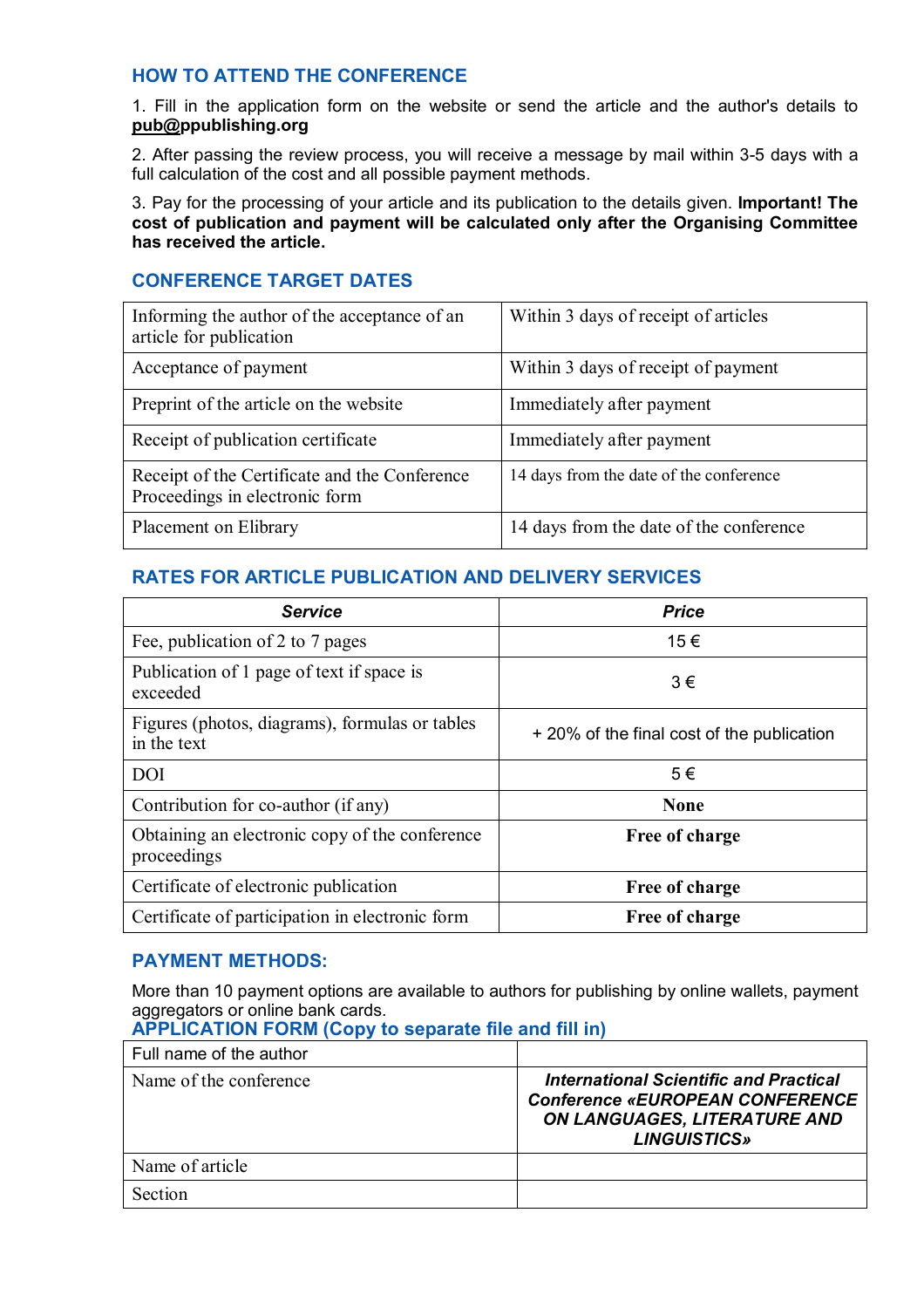| Place of work or study, position                                                                                                                           |     |
|------------------------------------------------------------------------------------------------------------------------------------------------------------|-----|
| Academic degree, academic status                                                                                                                           |     |
| Contact phone number and <b><i>e-mail address</i></b>                                                                                                      |     |
| I confirm that I have read and understood the<br>principle for calculating the number of pages to be<br>published and accept it when calculating the cost: |     |
| 1 standard page $= 1800$ characters without spaces.                                                                                                        | YES |

# **GENERAL REQUIREMENTS FOR ARTICLES AND APPLICATIONS**

| Name of the file with the author's<br>details (application for<br>publication) | A separate file titled "Application - Author's name" (e.g.<br><b>Application - Petrov)</b>                                                    |  |
|--------------------------------------------------------------------------------|-----------------------------------------------------------------------------------------------------------------------------------------------|--|
| Name of the file with the <b>article</b>                                       | A separate file titled "Article Categoty Number - Author's<br>Last Name" (e.g., " $2 -$ Petrov")                                              |  |
| File type                                                                      | Microsoft Word 97-2010 (doc, rtf)                                                                                                             |  |
| Page size                                                                      | A <sub>4</sub>                                                                                                                                |  |
| Margin                                                                         | top and bottom 2 cm, left 3 cm, right 1.5 cm                                                                                                  |  |
| Font                                                                           | <b>Times New Roman</b>                                                                                                                        |  |
| Text alignment                                                                 | justified                                                                                                                                     |  |
| Indentation                                                                    | 1.25 cm.                                                                                                                                      |  |
| Page numbering                                                                 | <b>No</b>                                                                                                                                     |  |
| Page reference formatting                                                      | CFootnotes are placed in square brackets in the body of<br>the article                                                                        |  |
| Organization of the reference list                                             | If desired, references should be placed at the end of the<br>article, arranged alphabetically and numbered.<br>See Appendix 2 for an example. |  |
| Figures / charts                                                               | Black and white, embedded in the text                                                                                                         |  |
| Formulas                                                                       | Created in Word's built-in formula editor                                                                                                     |  |
| Word count                                                                     | 5 pages and more (1 page = 1800 characters without<br>spaces, number of pages rounded up to whole<br>numbers)                                 |  |

### **DOCUMENT SET INCLUDES**

- 1) Orignial article of the author
- 2) Apllication form for each author
- 3) Review by the supervisor (external review)

#### **Organising committee's contacts:**

Premier Publishing s.r.o. https://ppublishing.org pub@ppublishing.org If you have any questions about the terms of publication, we will be happy to answer them by e-mail: **pub@ppublishing.org**